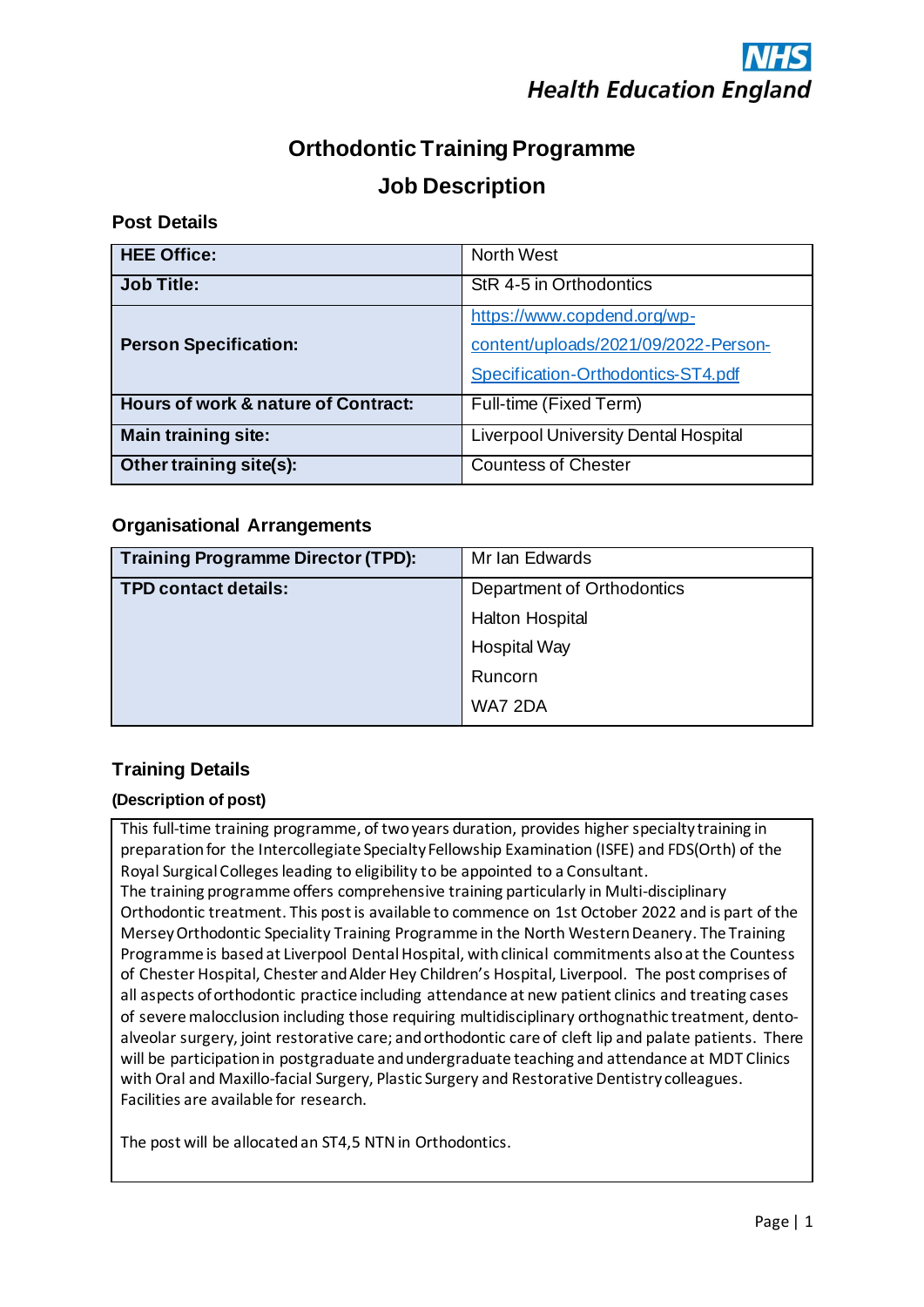

#### **Duties and Responsibilities of postholder**

This is a non-resident post at the hospitals in the training scheme.

The appointment is for 12 months in the first instance, renewable subject to satisfactory ARCP, to a total of 2 years. The post will comprise all aspects of orthodontic practice, including attendance at new patient clinics and the multi-disciplinary management and treatment of malocclusion in children and adults.

There are no out of hours on-call commitments. There is a commitment to cover casual patients according to a departmental rota.

Study leave facilities are available in accordance with the Terms and Conditions of Service subject to the approval of the Educational Supervisor and the Training Programme Director. Administrative duties will include attendance at departmental/regional meetings and undertaking some departmental administration.

The junior dentist accepts that he/she will also perform duties in occasional emergencies and unforeseen circumstances at the request of the appropriate Consultant, in consultation where practicable with his/her colleagues both senior and junior. It has been agreed between the profession and the Department that while juniors accept that they will perform such duties, the Secretary of State stresses that additional commitments, arising under this sub-section, are exceptional and in particular the juniors should not be required to undertake work of this kind for prolonged periods or on a regular basis.

## **Description of main training site**

The Liverpool University Dental Hospital(LUDH) provides a secondary and tertiary regional service to the inhabitants of Merseyside, covering the full range of dental specialties, including diagnosis, oral surgery, oral medicine, conservation and prosthetic procedures, periodontal and orthodontic treatment. Day bed and laboratory facilities are located within the building.

The Liverpool University Dental Hospital is situated next to the Royal Liverpool University Hospital NHS Trust, the centre for medical teaching in the region.

There are currently 6 numbered Specialty Registrars on a 3-year (ST1-3) training programme in preparation for the Membership in Orthodontics and CCST in orthodontics. There are also 3 Post-CCST (ST4,5) posts in addition to this post.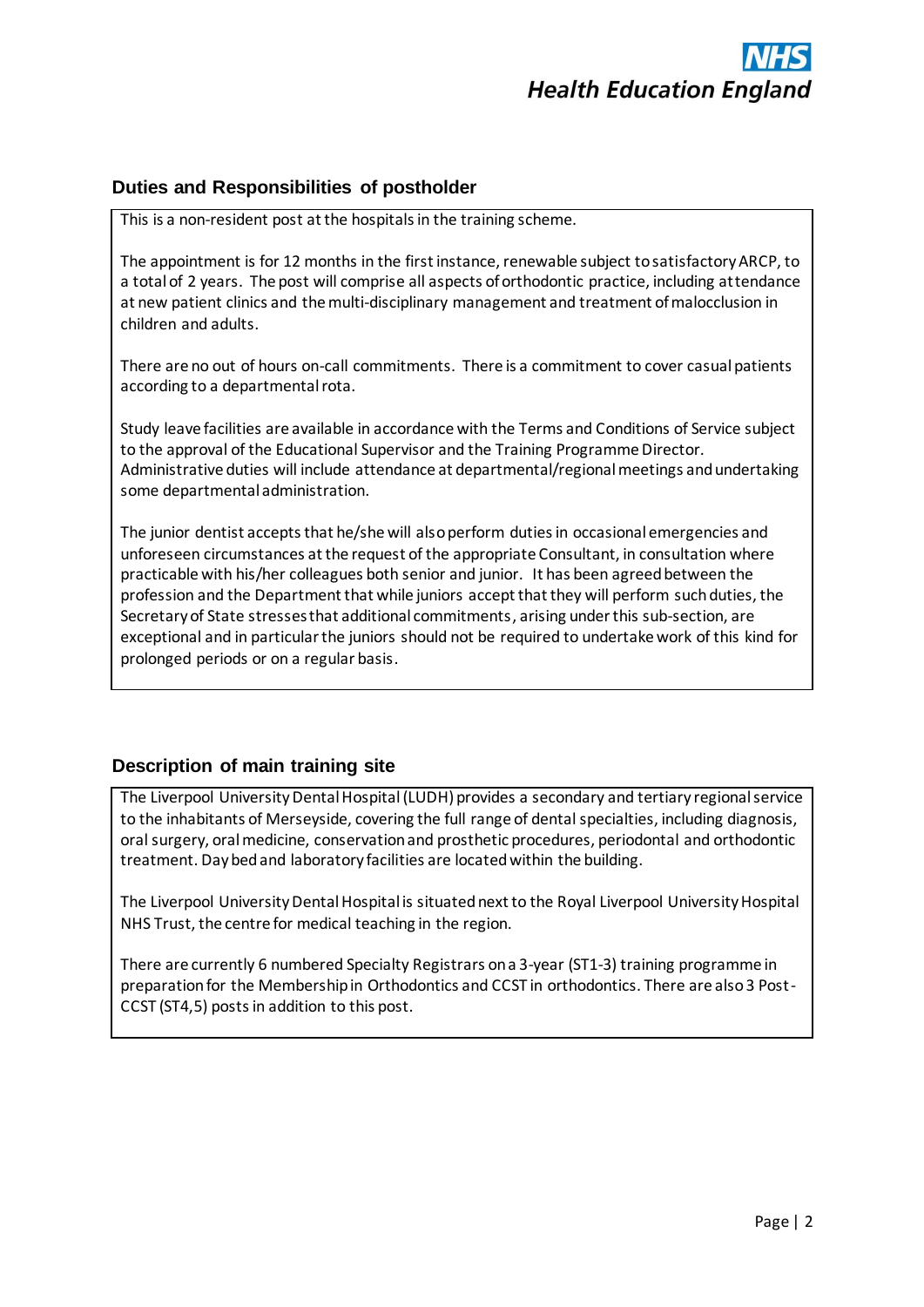# **Description of second training site**

The Countess of Chester Hospital is located 2 miles from the city of Chester. It is approximately 21 miles from Liverpool. The Countess of Chester Hospital is a District General Teaching Hospital and it provides a secondary and tertiary consultation service for specialist orthodontic practitioners and general dental practitioners in the area, and other hospital specialists.

The Orthodontic Department is located in the main outpatient department and works in close liaison with the Oral and Maxillofacial team and sharing the same facilities. The clinical facilities consist of six modern dental surgeries, a reception area, offices and staff rest room.

There is full secretarial and dental nurse support.

In addition to fully equipped Lecture Theatres and Seminar Rooms for teaching purposes, there are a number of computers available during working hours.

The department treats predominately complex and multidisciplinary cases but also some more simple training cases. There are well established joint clinics with our Maxillofacial Surgery colleagues at Aintree Hospital and links with Restorative/Paediatric Dentistry colleagues at the Royal Liverpool University Hospital.

There is an on-going programme of clinical audit in collaboration with Mersey Deanery, in which participation is expected.

# **Description of third training site** *(if applicable)*

Alder Hey Children's NHS Trust is a major teaching hospital of the University of Liverpool. It serves not only the local population of children and is the tertiary referral centre for Children from Merseyside, Cheshire, parts of Lancashire, Shropshire and North Wales for many sub-specialties of Paediatrics.

The Trust provides a range of community services including school nursing, home carers and a child development centre. A Child & Adolescent Mental Health service is also provided with an inpatient unit based at the Trust. The hospital has approximately 270 beds, including day beds for surgery. The Paediatric services and expertise within the hospital are considerable and include Orthodontics, Paediatric Dentistry, Oral & Maxillofacial Surgery, Cleft and Craniofacial Surgery, Paediatric Ophthalmology, Cardiology, Cardiothoracic Surgery, Neonatology, Neurology, neurosurgery, Audiology, Nephrology, Respiratory, Oncology, General Surgery and General Medicine. The Radiology Department provides CBCT, CT and MRI scanning service.

The state-of-the art hospital opened in October 2015. It sets a new benchmark within the NHS and has won many prestigious awards. The Dental and maxillofacial department is based in the outpatient building. It has 5 Dental Surgeries, a fully equipped speech Therapy Unit, a large laboratory, together with office accommodation. There is a MDT room based in the department used for cleft and craniofacial multidisciplinary clinics.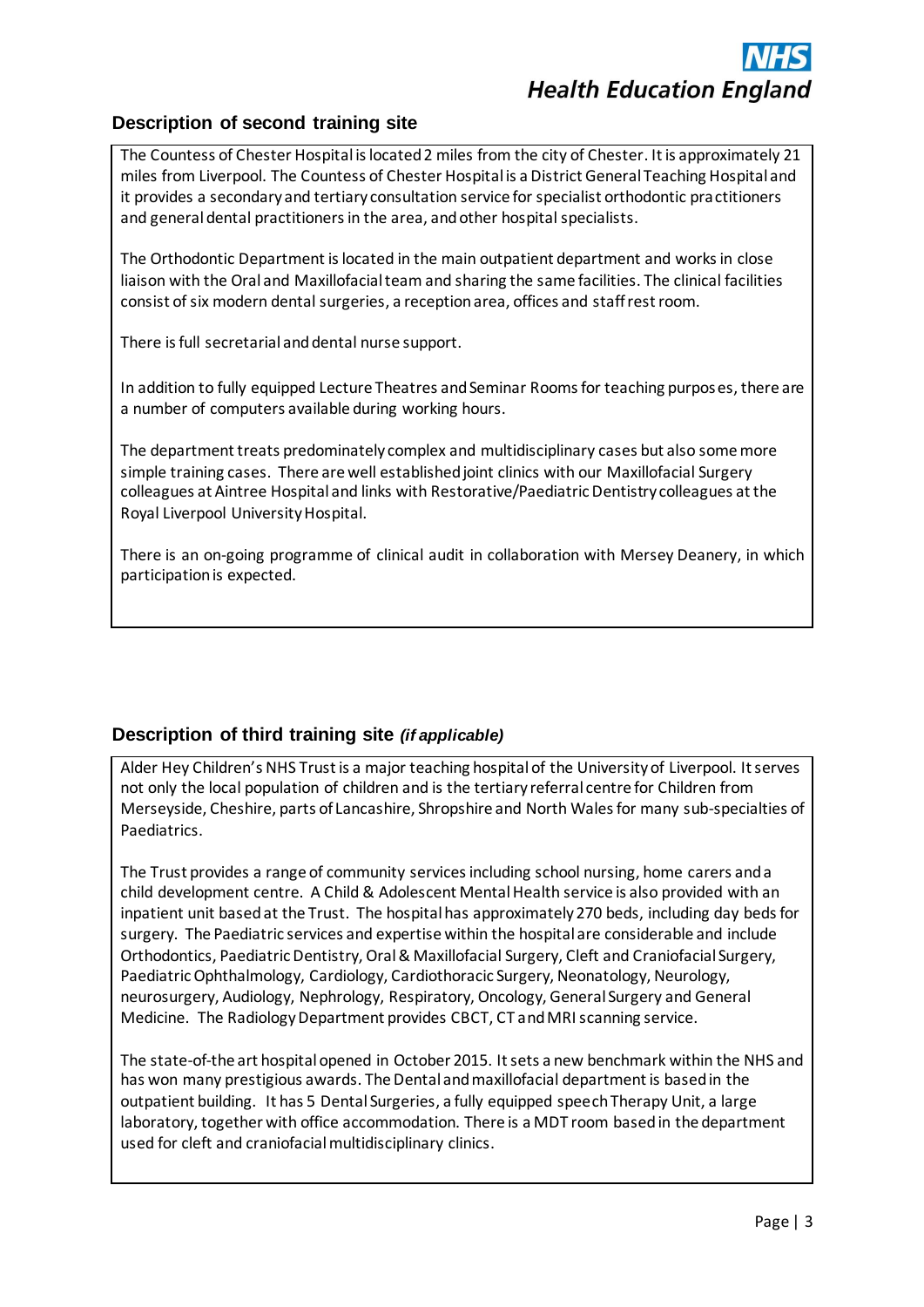# **NHS**<br>Health Education England

# **Staff involved in training:**

| <b>Name</b>              | <b>Job Title</b>               | <b>Site</b>                      | <b>Role</b>                        |  |
|--------------------------|--------------------------------|----------------------------------|------------------------------------|--|
| Mr I Edwards             | <b>Consultant Orthodontist</b> | Halton/Warrington Hospital       | <b>Training Programme Director</b> |  |
| Mr S Rudge               | <b>Consultant Orthodontist</b> | <b>Liverpool Dental Hospital</b> | Trainer                            |  |
| Mr R Gibson              | <b>Consultant Orthodontist</b> | <b>Liverpool Dental Hospital</b> | Trainer                            |  |
| Miss R Little            | <b>Consultant Orthodontist</b> | <b>Liverpool Dental Hospital</b> | Trainer                            |  |
| <b>Miss J Howell</b>     | <b>Consultant Orthodontist</b> | <b>Liverpool Dental Hospital</b> | Trainer                            |  |
| Dr J Harrison            | <b>Consultant Orthodontist</b> | <b>Liverpool Dental Hospital</b> | Trainer                            |  |
| Ms M Seshu               | <b>Consultant Orthodontist</b> | Alder Hey Hospital / Arrowe Park | Trainer                            |  |
|                          |                                | Hospital                         |                                    |  |
| Mrs S Dominguez-Gonzalez | <b>Consultant Orthodontist</b> | Alder Hey Hospital               | Trainer                            |  |
| Mr S Chadwick            | <b>Consultant Orthodontist</b> | <b>Countess of Chester</b>       | Trainer                            |  |
| Miss J Hickman           | <b>Consultant Orthodontist</b> | Glan Clwyd Hospital              | Trainer                            |  |
| Mr T Morris              | <b>Consultant Orthodontist</b> | Liverpool Dental Hospital        | Trainer                            |  |
| Dr N Flannigan           | <b>Consultant Orthodontist</b> | <b>Liverpool Dental Hospital</b> | Trainer                            |  |
| Miss S Gale              | <b>Consultant Orthodontist</b> | Wrexham Hospital                 | Seminar Facilitator                |  |
| Mr H Mazey               | <b>Consultant Orthodontist</b> | <b>Warrington Hospital</b>       | Seminar Facilitator                |  |
| Mrs H Stevenson          | <b>Consultant Orthodontist</b> | <b>Liverpool Dental Hospital</b> | <b>Seminar Facilitator</b>         |  |
| Mr B Lewis               | <b>Consultant Orthodontist</b> | Wrexham/Glan Clwyd Hospital      | Seminar Facilitator                |  |
| Mr C Melrose             | <b>Consultant Orthodontist</b> | <b>Countess of Chester</b>       | Seminar Facilitator                |  |
| Mr G Barry               | <b>Consultant Orthodontist</b> | <b>Arrowe Park Hospital</b>      | Seminar Facilitator                |  |
| Mr N Stanford            | <b>Consultant Orthodontist</b> | Alder Hey Hospital               | Seminar Facilitator                |  |
| Dr Sara Hosni            | <b>Consultant Orthodontist</b> | Royal Salford Hospital           | <b>Seminar Facilitator</b>         |  |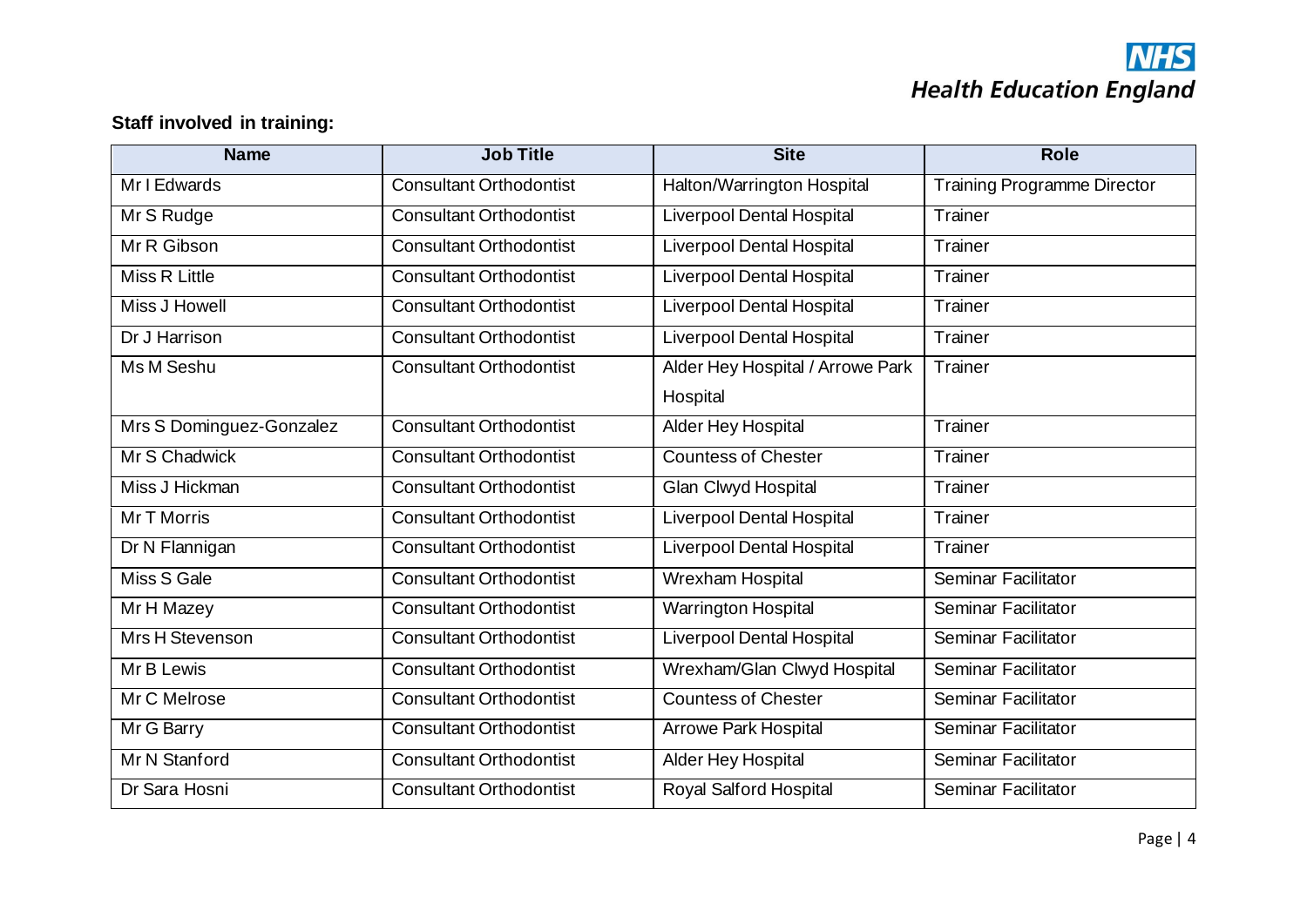**Indicative timetable (details are subject to change)**

|           | <b>Mon</b>                 | <b>Tue</b>            | <b>Wed</b>             | Thu             | Fri                         |
|-----------|----------------------------|-----------------------|------------------------|-----------------|-----------------------------|
|           | <b>LUDH</b>                | <b>Chester</b>        | <b>Chester</b>         | <b>LUDH</b>     | <b>LUDH/Alder Hey</b>       |
| AM        | Personal Rx 0.75           | Personal Rx 0.75      | New Patient Clinic 1.0 | Personal Rx 1.0 | Journal Club                |
|           | Orthognathic MDT 0.25      | Orthognathic MDT 0.25 |                        |                 | Personal Rx 0.5             |
|           |                            |                       |                        |                 | Orthognathic MDT 0.25       |
|           |                            |                       |                        |                 | Ortho/Restorative MDT 0.25  |
| <b>PM</b> | Research, Study, Audit 1.0 | Personal Rx 1.0       | Personal Rx 0.5        | Personal Rx 1.0 | Personal Cleft Rx AH 0.5    |
|           |                            |                       | Management and         |                 | Post CCST Seminar 0.25      |
|           |                            |                       | Administration 0.5     |                 | Research, Study, Audit 0.25 |
|           |                            |                       |                        |                 |                             |

Post holders will be expected to undertake ad-hoc clinical duties as required.

Cleft and Craniofacial MDT / Joint clinics are timetabled separately in collaboration with Alder Hey Children's Hospital.

Additional MDT clinics include Paediatric Dentistry/Orthodontics (Liverpool Dental Hospital Monday AM once every two months) and Restorative Dentistry/Orthodontics (Liverpool Dental Hospital PM once every two months).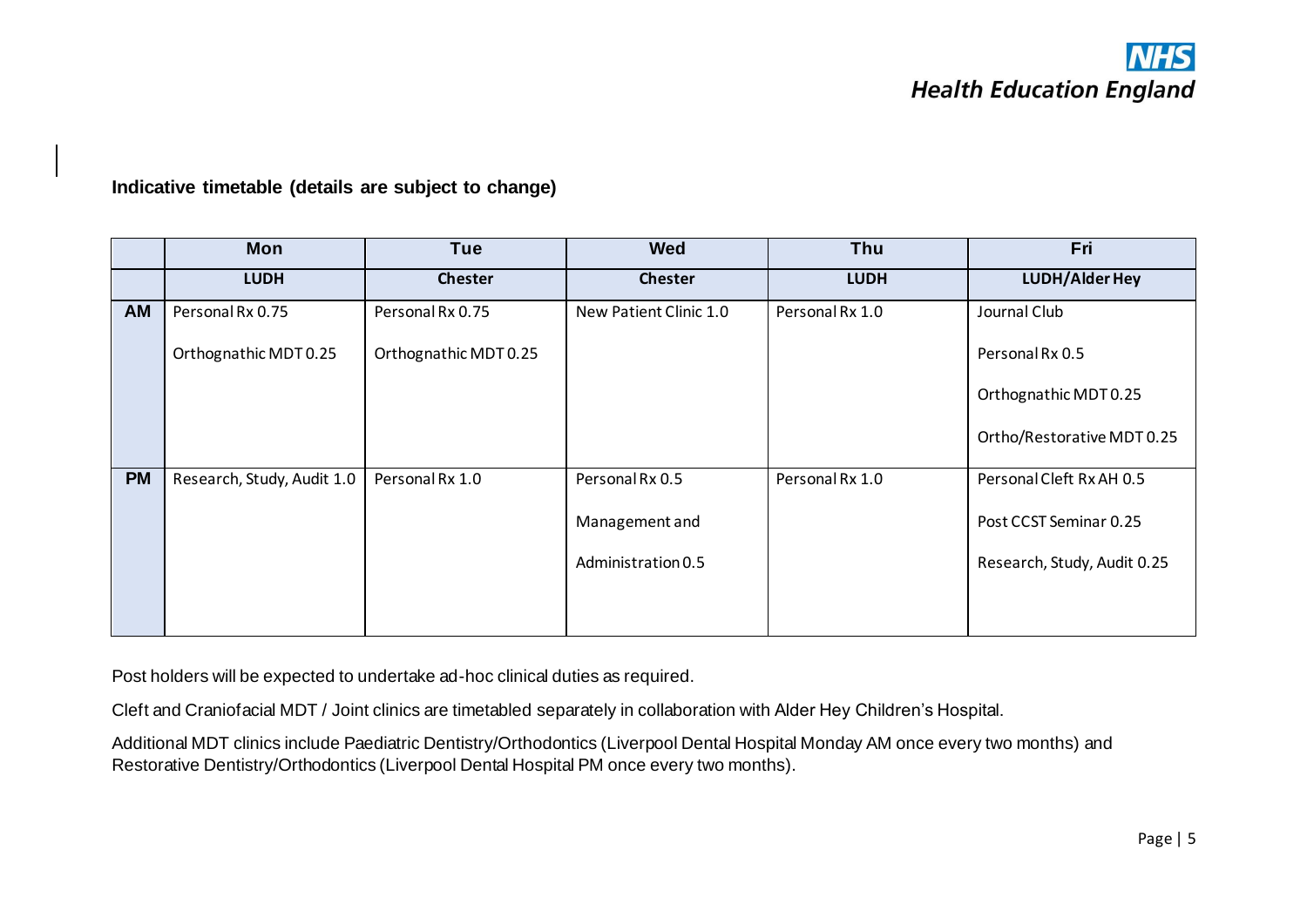

# **Terms and Conditions**

#### **General**



#### **Study Leave**

Study leave facilities are available in accordance with the Terms and Conditions of Service subject to the approval of the Educational Supervisor and the Programme Director.

#### **Annual Leave**

Please see below link to 2016 Junior Doctors and Dentists Terms and Conditions of Service [https://www.nhsemployers.org/search?search=terms+and+conditions+for+dentists+in+trai](https://www.nhsemployers.org/search?search=terms+and+conditions+for+dentists+in+training) [ning](https://www.nhsemployers.org/search?search=terms+and+conditions+for+dentists+in+training)

Link correct as of 02/12/22